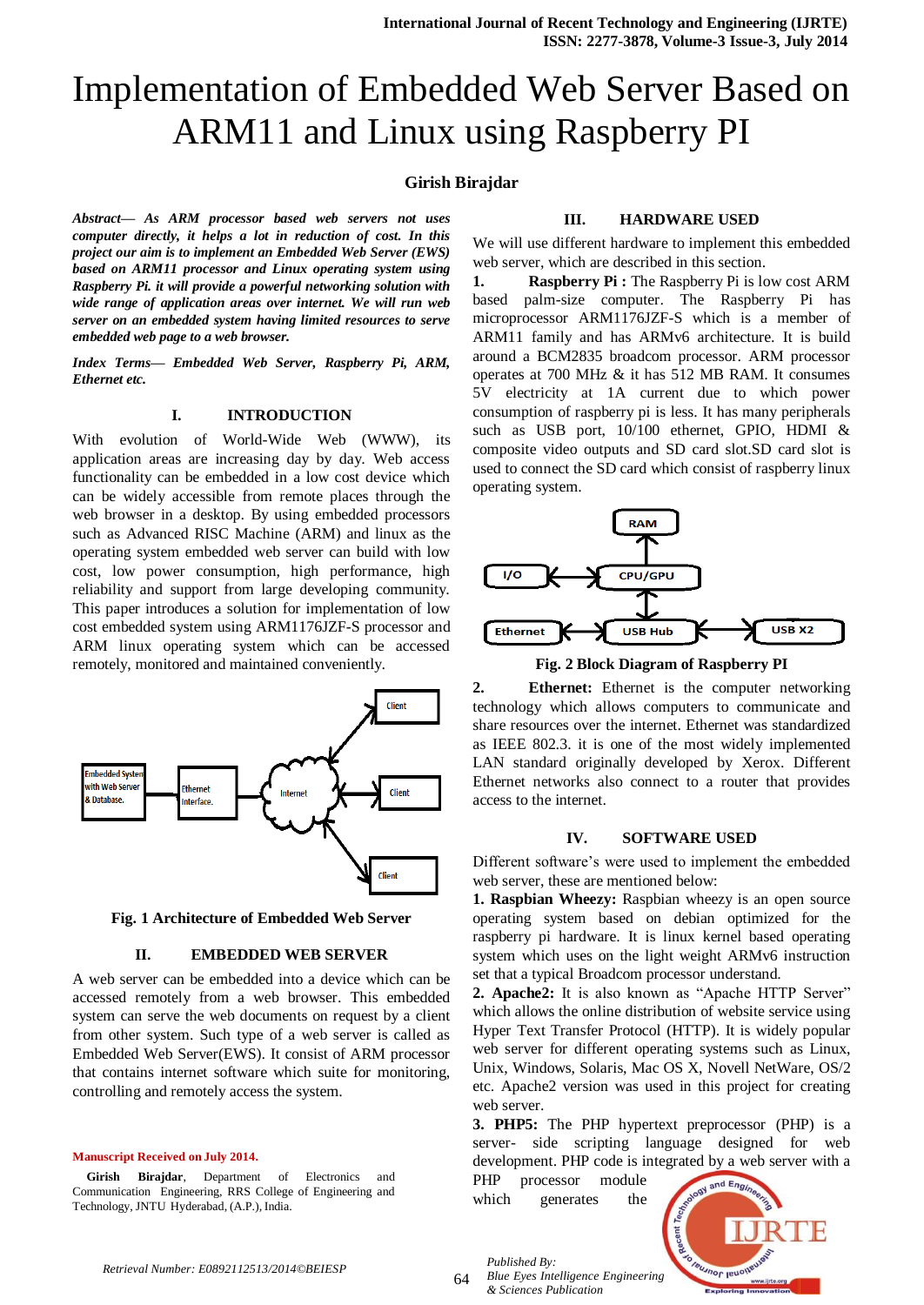resulting web page. PHP is basically used for developing web based software applications and also to manage database, dynamic content, session tracking, even build entire e-commerce sites. PHP5 version was used in this project.

**4. MySQL:** MySQL is database management system which runs on a server. It support standard SQL and compiles on a number of platform. MySQL is open source, free to download and use.

**5. Proftpd:** Proftpd is a File Transfer Protocol(FTP) server which is used to transfer website from computer to raspberry pi. It is free and open source software, compatible to number of platforms such as Linux, Mac OS X, Solaris, Sun OS, Windows(via cygwin) etc. It is a secure and configurable FTP server with more number of option"s.

# **V. IMPLEMENTATION**

For implementation of this project we need to install the software and then copy website on raspberry pi. Install the software's by following the below mentioned steps:

1. Install the raspbian operating system "Wheezy". By using the image write program write image of operating system in SD card and then configure it while boot by using below command :

*sudo raspi-config*

and enable 'ssh' so that we can access raspberry pi remotely. 2. Install the proftpd FTP server by running the following command:

*apt-get install proftpd*

It will be used to transfer website on raspberry pi.

3. Install Apache2 server but before that update the system by using below commands:

*sudo apt-get update* 

*sudo apt-get upgrade*

Now install apache2 by using below command:

*sudo apt-get install apache2*

Apache server will run after the installation. We can start/stop the server by executing the following commands: *service apache2 start*

*service apache2 stop*

Now configure apache2 correctly for raspberry pi by editing the host name to change it to our chosen name for the server by using linux text editor "nano". Install PHP5 programming environment by executing the following command:

*apt-get install php5 libapache2-mod-php5 php5-intl php5 mcrypt php5-curl php5-sqlite*

4. Install MySQL database management system by using following command:

*apt-get install mysql-server mysql-client php5-mysql*

5. Install APC support package for PHP which will improve the performance of apache2 and PHP program"s. Run the following commands to install the APC support system:

*apt-get install php-pear php5-dev*

*apache2-prefork-dev build-essential make && pecl install apc*

6. Install NMAP utilities by executing the following commands:

*sudo apt-get install nmap*

*sudo apt-get install zenmap*

7. Install phpMyadmin which is one of the most useful tool for working with the MySQL database management system. Use the following command to install it:

# *apt-get install libapache2-mod-auth-mysql php5-mysql phpmyadmin*

8. Install Webmin Administration tool for administering all aspects of linux. Install webmin package with the following command:

*sudo apt-get install webmin*

After installing all the powerful software, copy website on raspberry pi. Now, the website will be available on the local network. To make website available outside the local network too use a WAN IP, by using which we can access hosted website from outside local network.

# **VI. TESTING AND RESULT**

After combining the hardware and software part test the system. The final setup of project will be as shown in below figure:



**Fig. 3 Final Setup for Obtaining Result**

The hosted website on raspberry pi can be accessed by client. The client has to type the WAN IP address of website http://65.255.37.171/ is no x

 $\leftarrow$   $\rightarrow$  **C**  $\uparrow$  **If If the 1/65.255.37.171/** 



Raspberry Pi

Implementation of Embedded Web Server Based on ARM11 and Linux using Raspberry Pi

sor based web servers not uses computer directly, it helps a lot in reduction of cos<br>nent an Embedded Web Server (EWS) based on ARM1176JZF-S processor an<br>erry Pi. it will provide a powerful networking solution with wide ra ARM pro nt an Embedde<br>ry Pi. it will pre

 $\bullet$   $\blacksquare$   $\bullet$ 

 $-50x0$ 

in address bar of any web browser. Client should see the webpage as displayed in the following figure:

## **Fig. 4 Resulting Sample Webpage**

# **VII. CONCLUSION**

In this project our task is to implement an embedded web server based on ARM11

and linux which can be accessed by any client over



65

*Blue Eyes Intelligence Engineering & Sciences Publication*